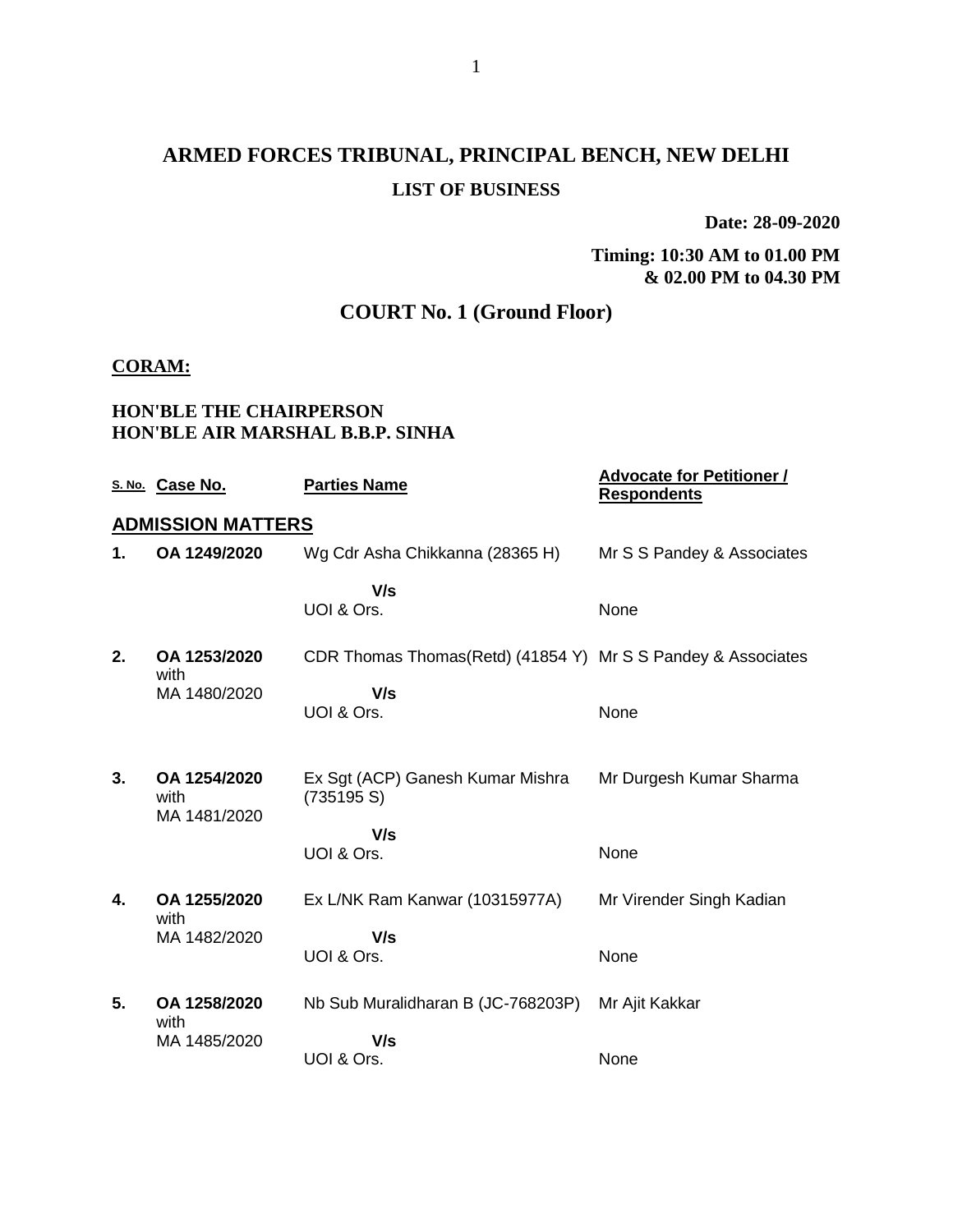| 6.  | OA 1259/2020                         | JC-759030F Sub/Maj Ranjit<br>Singh(Retd)     | Mr S S Pandey & Associates               |
|-----|--------------------------------------|----------------------------------------------|------------------------------------------|
|     |                                      | V/s<br>UOI & Ors.                            | None                                     |
| 7.  | OA 1262/2020                         | Ex Sep(Driver MT) Kishen Singh<br>(13820735) | Mr JP Sharma & Associates                |
|     |                                      | V/s<br>UOI & Ors.                            | None                                     |
| 8.  | OA 1263/2020<br>with                 | Ex Sep Yashwant Singh (14702323K)            | Mr JP Sharma & Associates                |
|     | MA 1502/2020                         | V/s<br>UOI & Ors.                            | None                                     |
| 9.  | OA 1264/2020<br>with                 | Ex HFL Ramesh Chandra (637051)               | Mr Baljeet Singh & Ms Deepika<br>Sheoran |
|     | MA 1503/2020                         | V/s<br>UOI & Ors.                            | None                                     |
| 10. | OA 1265/2020                         | Ex WO Ramniyadi Singh Yadav<br>(665869 H)    | Mr Praveen Kumar                         |
|     |                                      | V/s<br>UOI & Ors.                            | None                                     |
| 11. | OA 1266/2020                         | Ex JWO Shri Chand (690570 K)                 | Mr Praveen Kumar                         |
|     | with<br>MA 1510/2020                 | V/s<br>UOI & Ors.                            | None                                     |
| 12. | OA 1267/2020                         | Ex JWO Shivji Ram (675085 T)                 | Mr Praveen Kumar                         |
|     |                                      | V/s<br>UOI & Ors.                            | None                                     |
| 13. | OA 1268/2020<br>with<br>MA 1515/2020 | Ex PO Ranveer Singh Meena (No<br>156031-T)   | Mr Ved Prakash                           |
|     |                                      | V/s<br>UOI & Ors.                            | None                                     |
| 14. | OA 1269/2020                         | Ex LS (RP) Vinod Kumar Yadav(No<br>210513-R) | Mr Ved Prakash                           |
|     |                                      | V/s<br>UOI & Ors.                            | None                                     |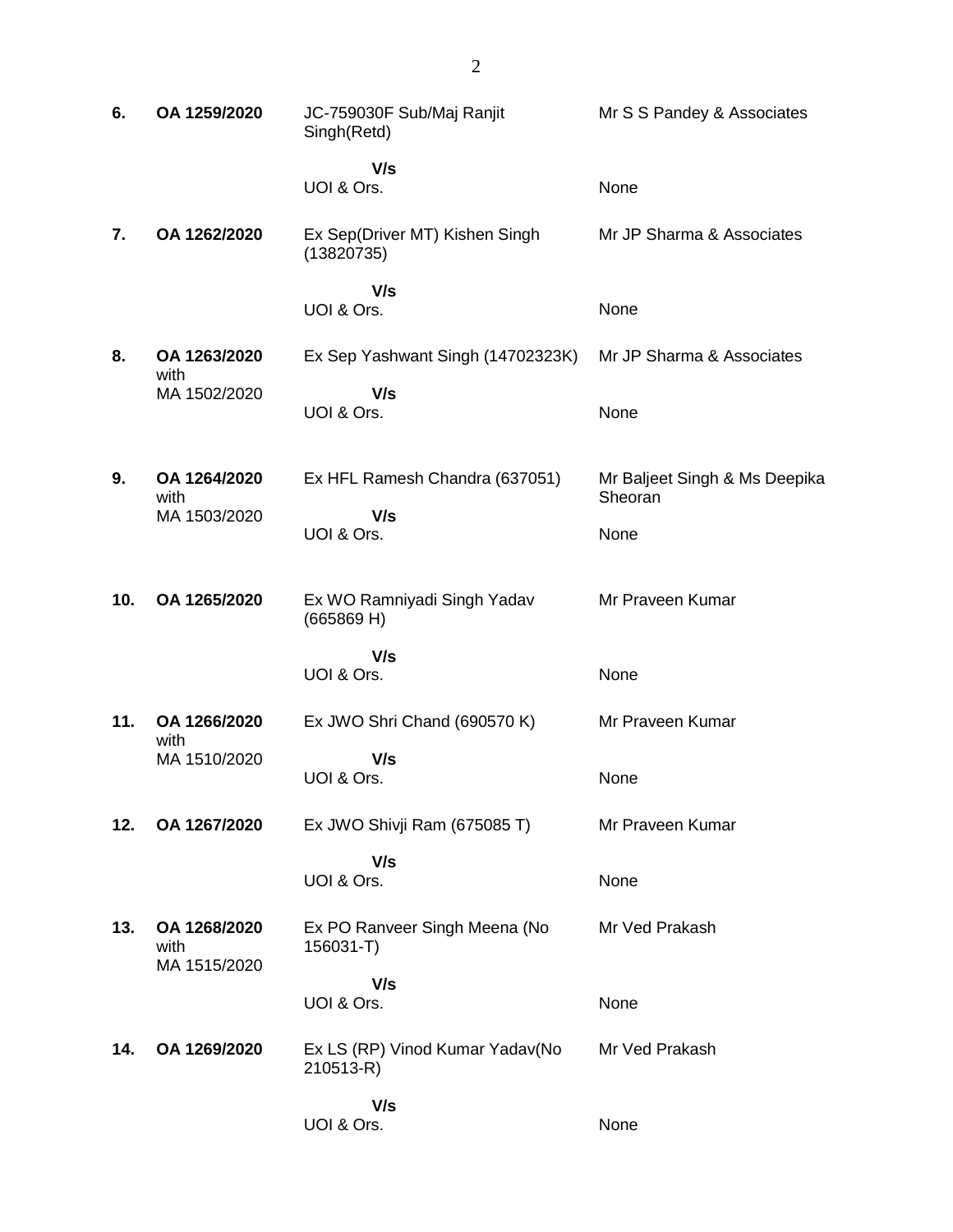**15. OA 1270/2020** with MA 1516/2020 Ex ERA 2 Gori Shankar (181398 W)  **V/s** UOI & Ors. Mr Ved Prakash None **16. OA 1271/2020** with MA 1517/2020 EX ERA 3 Ramesh Marla (181277 W)  **V/s** UOI & Ors. Mr Ved Prakash None **17. OA 1272/2020** with MA 1518/2020 Ex ERA 3 Jagannadham Naidu (182055 N)  **V/s** UOI & Ors. Mr Ved Prakash None **MA (EXECUTION) 18. MA 2125/2019** in OA 795/2016 Maj K Ramesh (Retd) (IC 35633 M)  **V/s** UOI & Ors Ms Archana Ramesh Mr. Harish V Shankar **19. MA 2126/2019** in OA 796/2016 Maj Arun Kumar Saxena (Retd)(IC 35127 F)  **V/s** UOI & Ors Ms Archana Ramesh Mr. Shyam Narayan **20. MA 2127/2019** in OA 797/2016 Maj Premanathan Vadakumthani (Retd) (IC 35810 F)  **V/s** UOI & Ors Ms Archana Ramesh Ms. Jyotsna Kaushik **21. MA 2128/2019** in OA 798/2016 Maj Dhiman Bose (Retd) (IC 35600 F)  **V/s** UOI & Ors Ms Archana Ramesh Mr. V Pattabhi Ram **22. MA 2129/2019** in OA 729/2017 Maj Rajeev Chopra (Retd) (IC 38160 K)  **V/s** UOI & Ors Ms Archana Ramesh Mr. Shyam Narayan **23. MA 1507/2020** in OA 996/2020 MR-05137W Brig K K Nandwani  **V/s** UOI & Ors. Mr. S S Pandey & Associates Mr. Anil Gautam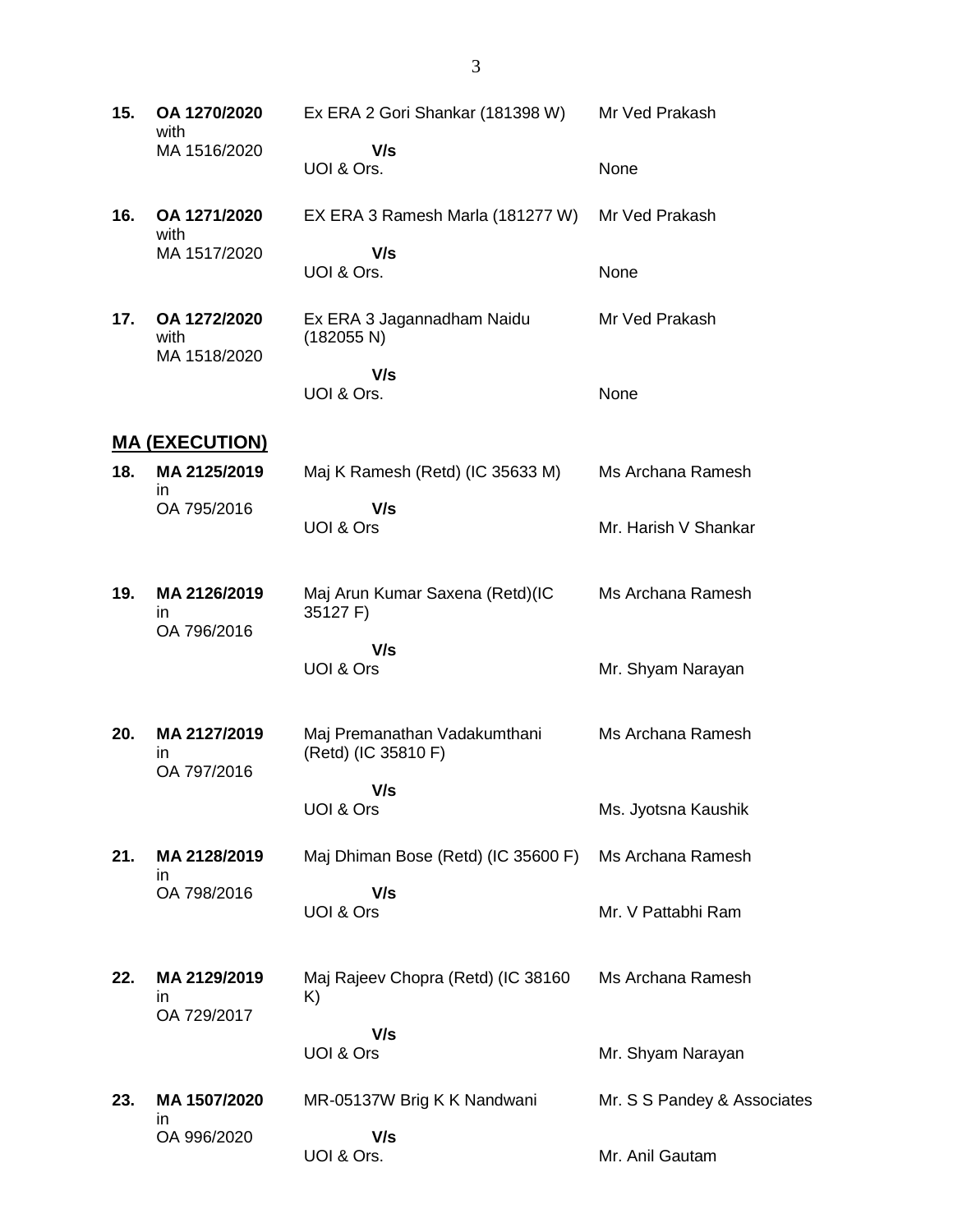**WITH**

| 24. | MA 1493/2020<br>with OA 996/2020          | UOI & Ors.<br>V/s                                | Mr. Siddhartha Sinha/Shruti<br>Agarwal |
|-----|-------------------------------------------|--------------------------------------------------|----------------------------------------|
|     |                                           | Mr-05137W Brig K K Nandwani                      | Mr. S S Pandey                         |
|     | <b>MA (OTHERS)</b>                        |                                                  |                                        |
| 25. | MA 1474/2020<br><i>in</i><br>OA 1976/2019 | No 624002S WO Prabhat Kumar<br>Ray (Retd)<br>V/s | Mr Manoj Kr Gupta                      |
|     |                                           | <b>UOI &amp; Ors</b>                             | None                                   |
| 26. | MA 1508/2020<br>in<br>OA 601/2019         | IC-41475Y Maj Gen Naveen Kumar<br>Airy           | Mr. Indra Sen Singh/Abhishek<br>Singh  |
|     |                                           | V/s<br>UOI & Ors.                                | Mr Karan Singh Bhati, Sr CGSC          |
| 27. | MA 1513/2020<br>in<br>OA 865/2020         | TA-42482F Brig Pradeep Kumar<br>Upmanyu (Retd.)  | Applicant-in-Person                    |
|     |                                           | V/s<br>UOI & Ors.                                | Mr. Karan Singh Bhati, Sr CGSC         |
| 28. | MA 1514/2020                              | NB SUB Soumen Das JC-702437Y                     | Mr Anand Kumar                         |
|     | in<br>OA 669/2020                         | V/s<br>UOI & Ors                                 | Mr. Anil Gautam                        |
|     |                                           |                                                  |                                        |

## **PLEADINGS NOT COMPLETE**

| 29. | OA 1610/2019<br>with | No 14429441H Sep Sujeet Kumar   | Mr Mohan Kumar       |
|-----|----------------------|---------------------------------|----------------------|
|     | MA 839/2020          | V/s<br>UOI & Ors.               | Mr JS Rawat          |
| 30. | OA 2023/2019         | Hav Sunil Varghese (10291748-N) | Ms. Archana Ramesh   |
|     |                      | V/s<br>UOI & Ors.               | Mr. Harish V Shankar |
| 31. | OA 2334/2019         | No 14391047L Nk/DSC Amin Chand  | Mr US Maurya         |
|     |                      | V/s<br>UOI & Ors.               | Mr Ashok Chaitanya   |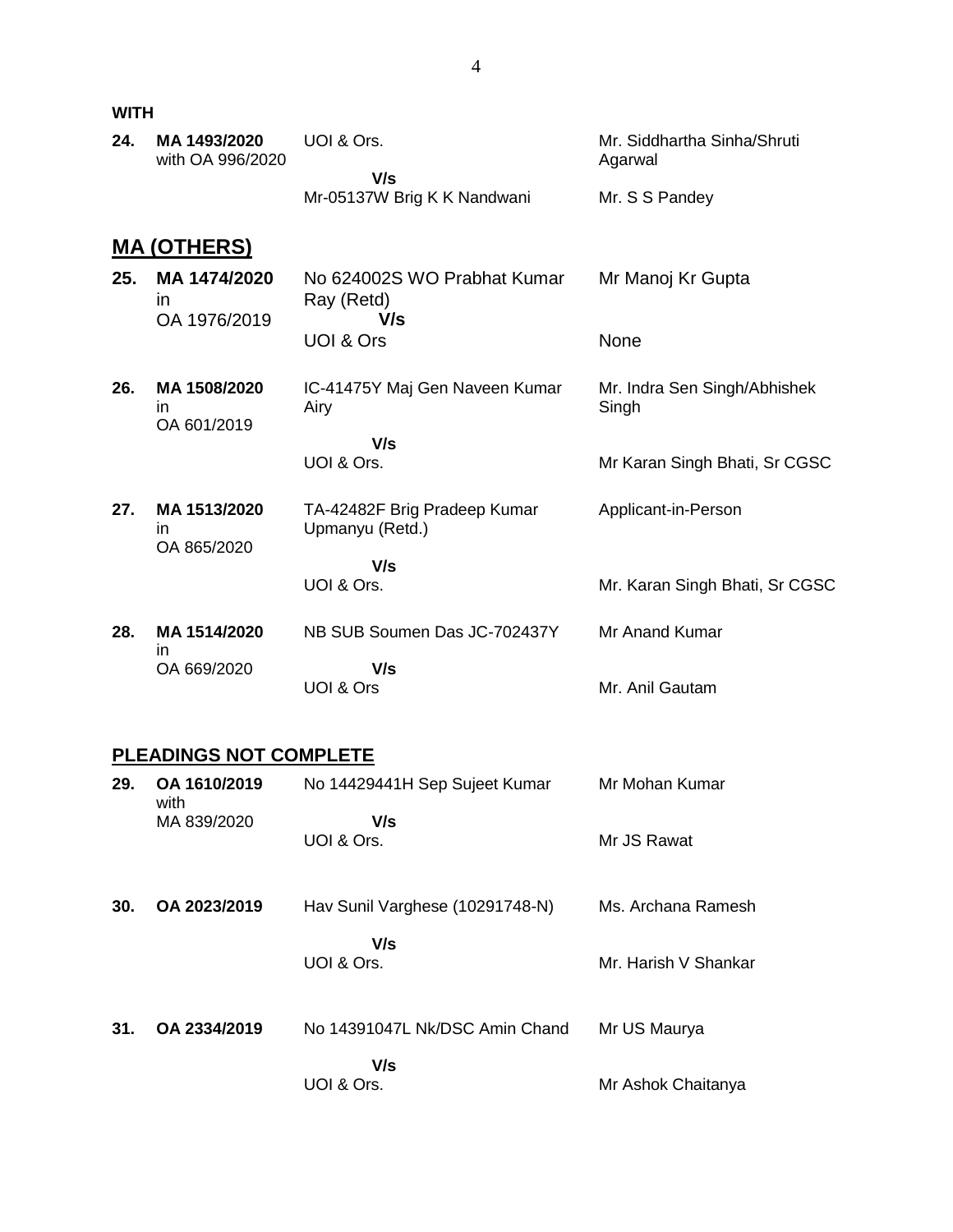| 32. | OA 312/2020<br>with<br>MA 1183/2020 | No. 4068754-M Nk Birendra Singh<br>(Retd.)<br>V/s | Ms. Archana Ramesh                           |
|-----|-------------------------------------|---------------------------------------------------|----------------------------------------------|
|     |                                     | UOI & Ors.                                        | Dr. Vijendra Singh Mahndiyan                 |
| 33. | OA 378/2020<br>with                 | Col Sharad Nautiyal (IC 53679 X)                  | Mr Rajiv Manglik                             |
|     | MA 466/2020                         | V/s<br>UOI & Ors.                                 | Mr. Karan Singh Bhati, Sr.<br>CGSC           |
| 34. | OA (Appeal)<br>412/2020             | Ex Maj Gen MS Jaswal (IC 40777 Y)                 | Mr Anand Kumar                               |
|     |                                     | V/s<br>UOI & Ors.                                 | Mr. Anil Gautam                              |
| 35. | OA 504/2020<br>with                 | IC-52360L Col Saurav Schimer                      | Mr. Rajiv Manglik                            |
|     | MA 1009/2020 &<br>1260/2020         | V/s<br>UOI & Ors.                                 | Mr. Anil Gautam                              |
| 36. | OA 587/2020<br>with                 | IC 49910X Col Sunil Kumar                         | Mr. Rajiv Manglik                            |
|     | MA 715/2020                         | V/s<br>UOI & Ors.                                 | Mr Karan Singh Bhati, Sr CGSC                |
| 37. | OA 973/2020                         | Cpl C Sreejesh (No 943318 S)                      | Wg Cdr Ajit Kakkar (Retd)                    |
|     |                                     | V/s<br>UOI & Ors.                                 | Mr. V S Tomar for R-1 to R-3<br>None for R-4 |
| 38. | OA 979/2020<br>with<br>MA 1095/2020 | Hony Sub Babu Singh Sidhu (JC<br>641491 N)(Retd)  | Ms Archana Ramesh                            |
|     |                                     | V/s<br>UOI & Ors.                                 | Ms. Barkha Babbar                            |
| 39. | OA 984/2020                         | Subedar Jitendra Kumar Singh (JC<br>670796 W)     | Ms Archana Ramesh                            |
|     |                                     | V/s<br>UOI & Ors.                                 | Mr. V S Tomar                                |
| 40. | OA 985/2020                         | JC 767771N Sub/Clk (SD) RS<br>Chauhan             | Mr. Indra Sen Singh/Abhishek<br>Singh        |
|     |                                     | V/s<br>UOI & Ors.                                 | Mr. J S Rawat                                |
| 41. | OA 990/2020<br>with                 | HAV Ram Kumar Singh 15779023 Y                    | Ms. Archana Ramesh                           |
|     | MA 1106/2020                        | V/s                                               |                                              |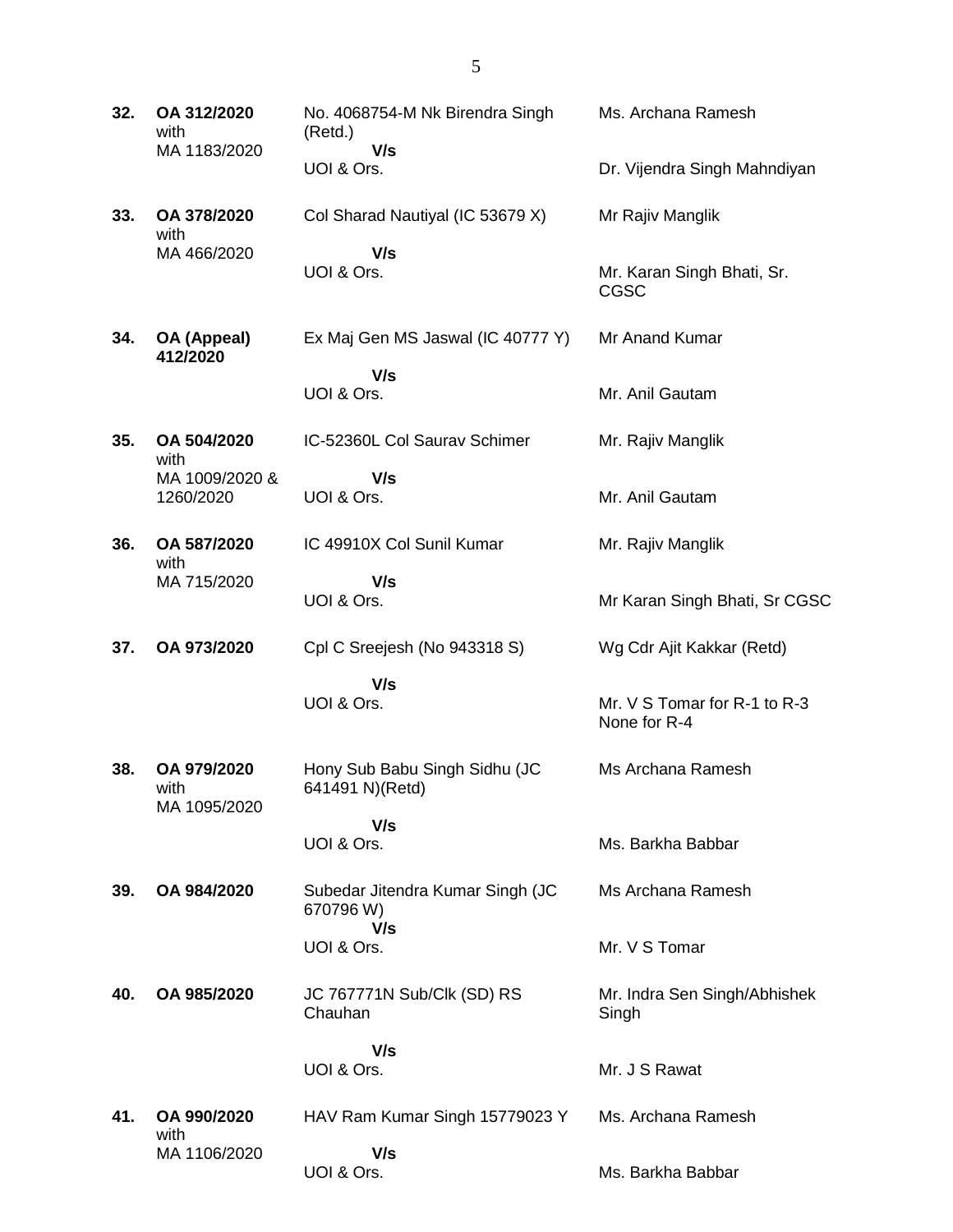UOI & Ors.

Mr. S D Windlesh

## **PLEADINGS COMPLETE**

## **DATES WILL BE GIVEN BY THE TRIBUNAL OFFICER - ORDERS WILL BE UPLOADED ON THE WEBSITE**

| 43. | OA 1524/2018                         | Rfn Mohammad Saddam (No<br>16024046-K)                                 | Mr SS Pandey & Associates              |
|-----|--------------------------------------|------------------------------------------------------------------------|----------------------------------------|
|     |                                      | V/s<br>UOI & Ors.                                                      | Dr. Vijendra Singh Mahndiyan           |
| 44. | OA 854/2019                          | Hav/PA Haripada Jana (No 6394396<br>P)                                 | Mr Indra Sen Singh & Abhishek<br>Singh |
|     |                                      | V/s<br>UOI & Ors.                                                      | Mr. V S Tomar                          |
| 45  | OA 1020/2019                         | Sub Zala Popat Sinh Zenu Sinh (JC<br>731192 K)                         | Ms Archana Ramesh                      |
|     |                                      | V/s<br>UOI & Ors.                                                      | Mr. Rajeev Kumar                       |
| 46. | OA 1029/2019<br>with<br>MA 1705/2019 | Smt Sudarshana Widow of Ex STD I<br>Shiv Kumar (No 156542 B)           | Mr Virender Singh Kadian               |
|     |                                      | V/s<br>UOI & Ors.                                                      | None                                   |
| 47  | OA 2402/2019                         | No. 15668591-P Hav Mote Bhujung<br>Uttam                               | Mr. Abhishek Singh & Balbir<br>Singh   |
|     |                                      | V/s<br>UOI & Ors.                                                      | Mr. Niranjan Das                       |
| 48. | OA 2403/2019                         | Sigman Shanasshi Salia (No 15704012 Mr Abhishek Singh and Balbir<br>L) | Singh                                  |
|     |                                      | V/s<br>UOI & Ors.                                                      | Mr. D K Sabat                          |
| 49. | OA 26/2020                           | Brig Sandeep Bhalla (IC 47999 W)                                       | Mr SS Pandey & Associates              |
|     |                                      | V/s<br>UOI & Ors.                                                      | Mr. Karan Singh Bhati, Sr CGSC         |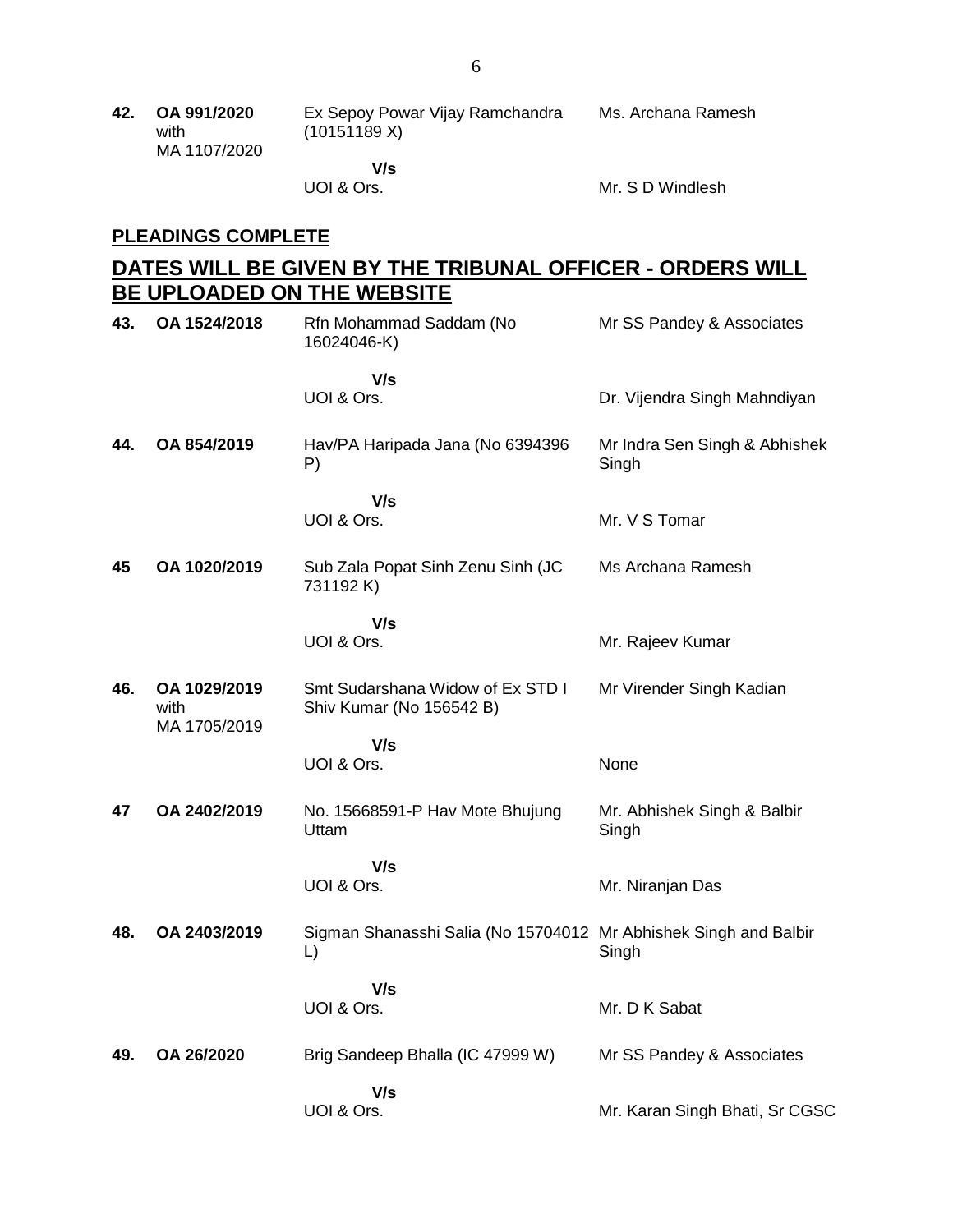# **ARMED FORCES TRIBUNAL, PRINCIPAL BENCH, NEW DELHI LIST OF BUSINESS**

**Date: 28-09-2020**

#### **Timing: 10:30 AM to 01.00 PM & 02.00 PM to 04.30 PM**

## **COURT No. 2 (Ground Floor)**

## **THIS BENCH WILL NOT ASSEMBLE TODAY**

#### **CORAM:**

### **HON'BLE MS. JUSTICE SUNITA GUPTA HON'BLE LT. GEN. PHILIP CAMPOSE**

|    | S. No. Case No.                                    | <b>Parties Name</b>                                      | <b>Advocate for Petitioner /</b><br><b>Respondents</b> |
|----|----------------------------------------------------|----------------------------------------------------------|--------------------------------------------------------|
|    | <b>ADMISSION MATTERS</b>                           |                                                          |                                                        |
| 1. | OA 1069/2020<br>with<br>MA 1220/2020               | Ex Hony Nb Sub Prem Lal Kotnala<br>$(7088472-X)$         | Mr Praveen Kumar                                       |
|    |                                                    | V/s<br>UOI & Ors.                                        | Mr. V Pattabhi Ram                                     |
|    | <b>PLEADINGS NOT COMPLETE</b>                      |                                                          |                                                        |
| 2. | OA 640/2019                                        | Lt Col Sharad Bijur (Retd) (IC 23146A) Ms Archana Ramesh |                                                        |
|    |                                                    | V/s<br>UOI & Ors.                                        | Mr. Ashok Chaitanya                                    |
| 3. | OA 956/2019                                        | No 15161185 Ex L /Nk (Opr) M Senthi                      | Mr. S B Singh                                          |
|    | with<br>MA 1613/2019<br>(OA 78/2018 (RB<br>Jaipur) | V/s<br>UOI & Ors.                                        | None                                                   |
| 4. | OA 957/2019<br>with<br>MA 1614/2019                | NO 15153287 L Ex Nk (OPR)<br>Kunaseelan K                | Mr. S B Singh                                          |
|    | (OA 90/2018 (RB<br>Jaipur)                         | V/s<br>UOI & Ors.                                        | None                                                   |
| 5. | OA 958/2019<br>(OA 10/2018 (RB                     | Ex L Nk (OPR) Madan Tudu                                 | Mr. S B Singh                                          |
|    | Jaipur)                                            | V/s<br>UOI & Ors.                                        | None                                                   |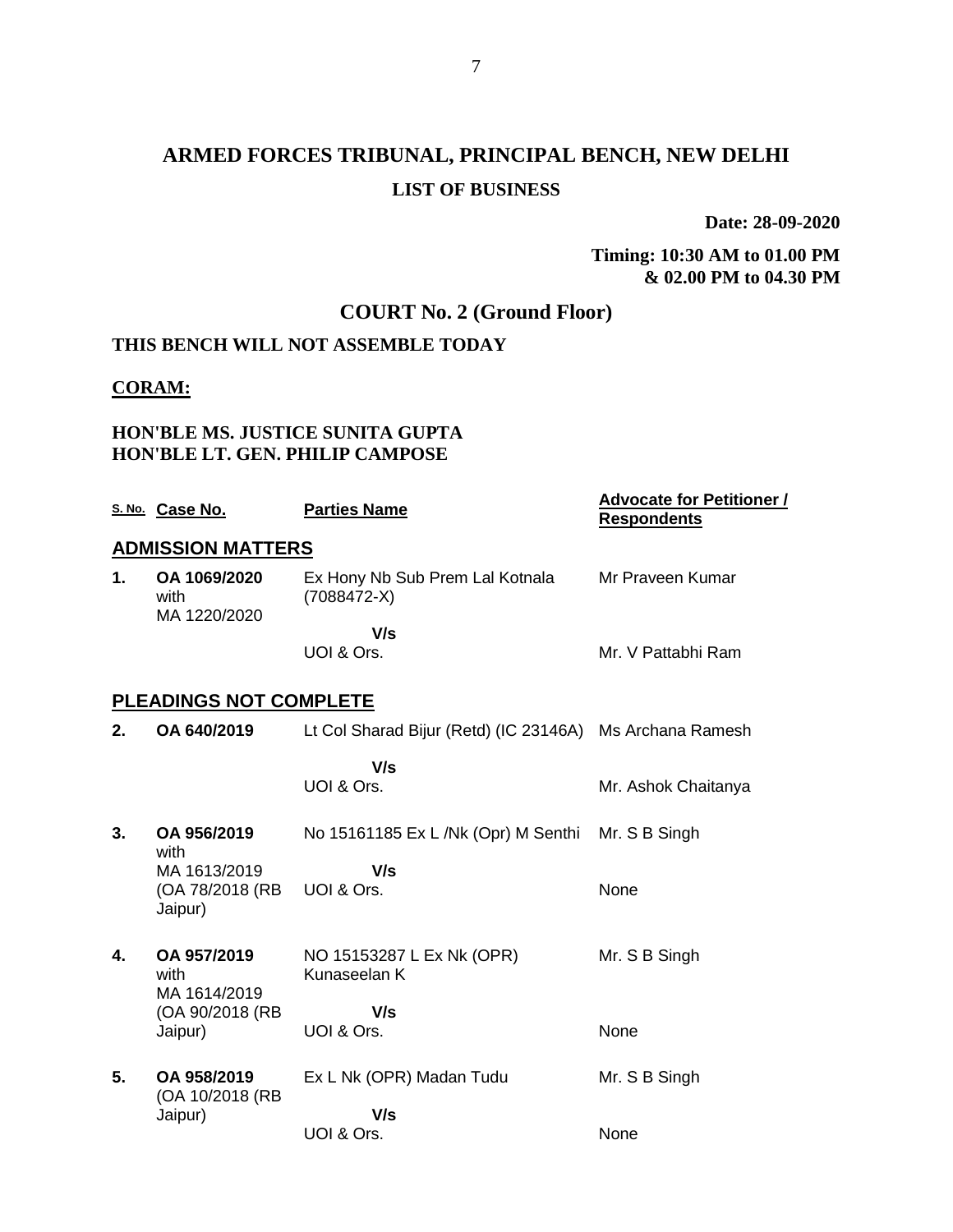# **PLEADINGS COMPLETE**

|             |                                                     | <u>DATES WILL BE GIVEN BY THE TRIBUNAL OFFICER - ORDERS WILL </u> |                                              |
|-------------|-----------------------------------------------------|-------------------------------------------------------------------|----------------------------------------------|
|             |                                                     | BE UPLOADED ON THE WEBSITE                                        |                                              |
| 6.          | TA 583/2010<br>WP(C) 4518/1998                      | Ex. Sepoy Rajender Kumar                                          | Mr SS Pandey                                 |
|             |                                                     | V/s<br>UOI & Ors.                                                 | Mr Avdhesh Kumar Singh                       |
| 7.          | OA 92/2012                                          | Niranjan Singh                                                    | Mr. Anil Srivastava                          |
|             |                                                     | V/s<br>UOI & Ors.                                                 | Ms Barkha Babbar for R 1-5<br>None for R 7-9 |
| 8.          | OA (Appeal)<br>156/2013                             | Ex Brig Iqbal Singh                                               | Mr SM Dalal                                  |
|             | with<br>MA 1455/2017,<br>1441/2018 &<br>2025/2018   | V/s<br>UOI & Ors.                                                 | Mr VS Tomar                                  |
| <b>WITH</b> |                                                     |                                                                   |                                              |
| 9.          | OA (Appeal)<br>508/2016                             | Ex Maj Gen P.S.K Choudary                                         | Mr. PDP Deo & S M Dalal                      |
|             | with MA 327/2016,<br>MA 1068/2016 &<br>MA 1069/2016 | V/s<br>UOI & Ors.                                                 | Mr Prabodh Kumar                             |
| <b>WITH</b> |                                                     |                                                                   |                                              |
| 10.         | TA 10/2015<br>(WP(c) 7821/2006)                     | Col Anil Sahgal                                                   | Mr. SS Pandey                                |
|             |                                                     | V/s<br>UOI & Ors.                                                 | Mr Anil Gautam                               |
| 11.         | OA 593/2015                                         | <b>Colonel Anand Swaroop</b>                                      | Mr. SS Pandey                                |
|             |                                                     | V/s<br>UOI & Ors.                                                 | Mr Karan Singh Bhati, Sr CGSC                |
| <b>WITH</b> |                                                     |                                                                   |                                              |
| 12.         | OA (Appeal)<br>63/2018                              | IC-46325M Col Anand Swaroop                                       | Mr. S S Pandey & Associates                  |
|             |                                                     | V/s<br>UOI & Ors.                                                 | Mr Karan Singh Bhati, Sr CGSC                |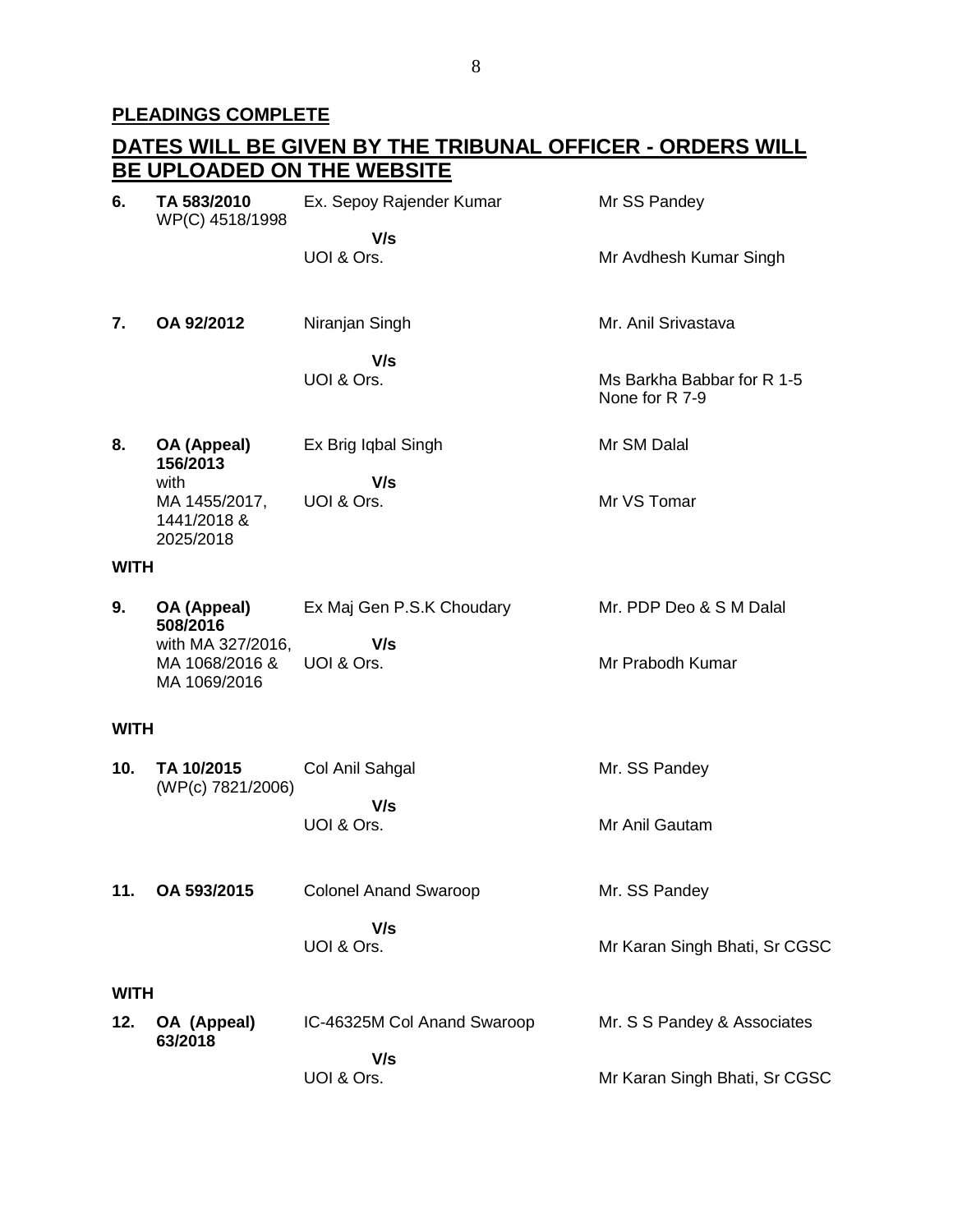**13. OA 1068/2017** with MA 810/2017 Maj Aman Nugyal  **V/s** UOI & Ors. Mr RK Tripathi None **14. TA 1/2018** WP(C) No-3519/1998 Ex Nk. Prem Singh  **V/s** UOI & Ors. Mr. S M Dalal Mr Harish V Shankar **15. OA 818/2018** with MA 686/2018 No. 18684-G Sqn Ldr R V Moni (Retd) Mr. Praveen Kumar  **V/s** UOI & Ors. Mr Harish V Shankar **16. OA 953/2018** with MA 828/2018 Ex Hav Bakka Reddy (No 14224521M) Mr. Amitava Chauhan  **V/s** UOI & Ors. Mr SD Windlesh **17. OA 1110/2018** No.3017878H Ex Rect Bane Singh  **V/s** UOI & Ors. Mr. V S Kadian Mr YP Singh **18. OA 567/2019** with MA 1140/2019 No. 14493087-A Ex Hav Rakesh Sharma  **V/s** UOI & Ors. Mr. Ved Prakash Mr Waize Ali Noor **19. OA 654/2019** Ex Gnr Sunil Kumar (14393080-F)  **V/s** UOI & Ors. Mr. Prashant Vaxish Mr. K K Tyagi **20. OA 763/2019** IC-42073N Col (TS) Bhupendra Singh (Retd.)  **V/s** UOI & Ors. Mr. Shakti Chand Jaidwal Mr Niranjan Das **21. OA 1153/2019** No 137974B LS (GW) Bijay Kumar Swain (Retd)  **V/s** UOI & Ors. Mr. Manoj Kumar Gupta Ms Barkha Babbar